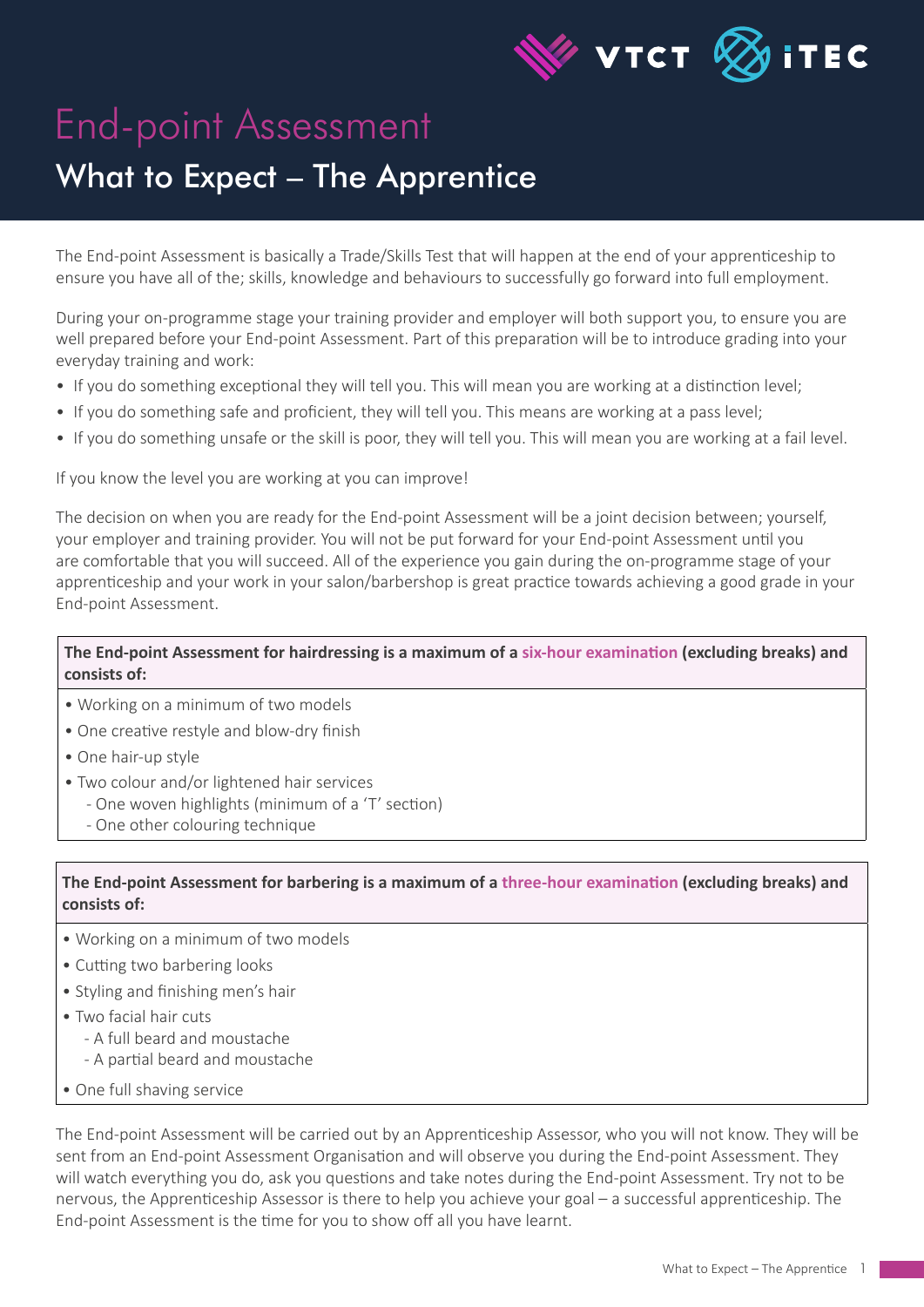

It is important to prepare for your End-point Assessment and you should consider the points below, even if they seem very obvious:

- **The time and date of your End-point Assessment** ensure you have all of the details of the venue, time and date. You will be expected to arrive at least ½ hour prior to the start time.
- **• The venue for your End-point Assessment** remember that your End-point Assessment will not necessarily take place in your usual place of work or study. If it is in a different venue, ensure you know how to get there and how long it will take, which bus to take or where to park. If it is in a venue that you are not familiar with, you will be offered familiarisation visits so you will be at ease on the day.
- **• Your tools and equipment** make sure you have all your tools and equipment with you when you attend your End-point Assessment. Ensure all tools are clean, maintained and in good working order and that you have a supply of any products you are planning to use. If you have three clients, three combs would be a good idea – clean comb for each client.
- **• Your clients (models)** it is your responsibility to supply the models for your End-point Assessment and that they are suitable for the work you are being assessed on. Make sure your models know the date and venue for your End-point Assessment and arrive on time. They can arrive with you or you can organise the time for each to arrive. Just be aware – **NO MODEL = NO END-POINT ASSESSMENT** which will mean you will **fail** your End-point Assessment before you even start!
- **• What you are expected to demonstrate** the End-point Assessment will only cover the things you have learnt during the on-programme stage (qualification), nothing more, nothing less. You have been practicing for this since the start of your apprenticeship so it is just business as usual. If you finish early, you will be allowed to leave the End-point Assessment but you cannot return once you have left the room. You will not be allowed to take your tools and equipment with you if you leave early but you will have to wait until the End-point Assessment is finished before you can re-entre the venue to collect your equipment.
- **• Remember your soft skills** the Apprenticeship Assessor will be looking at the way you work and behave as well as testing your skills and knowledge. Treat your clients professionally when talking with them and carrying out their services. Imagine that they are paying customers that you do not know and you are working in your salon/barbershop, even if they are a friend or relation. The way you treat your clients will help towards your grade.
- **• This is an examination** the End-point Assessment will be conducted under strict exam conditions which means working completely independently. You cannot talk or ask questions of other apprentices who may be taking their End-point Assessment at the same time. Mobile phones cannot be used by yourself and your client, get them to bring a book or magazine if they would like to. Of course you must communicate with your client as you would in your salon. The Apprenticeship Assessor will expect to see this happening, although they must not be seen to be advising or helping you in anyway.

If you remember all the above, you should have a very successful End-point Assessment.

Your training provider and employer **cannot be present** whilst you take your End-point Assessment. They can accompany you but must leave when the exam starts.